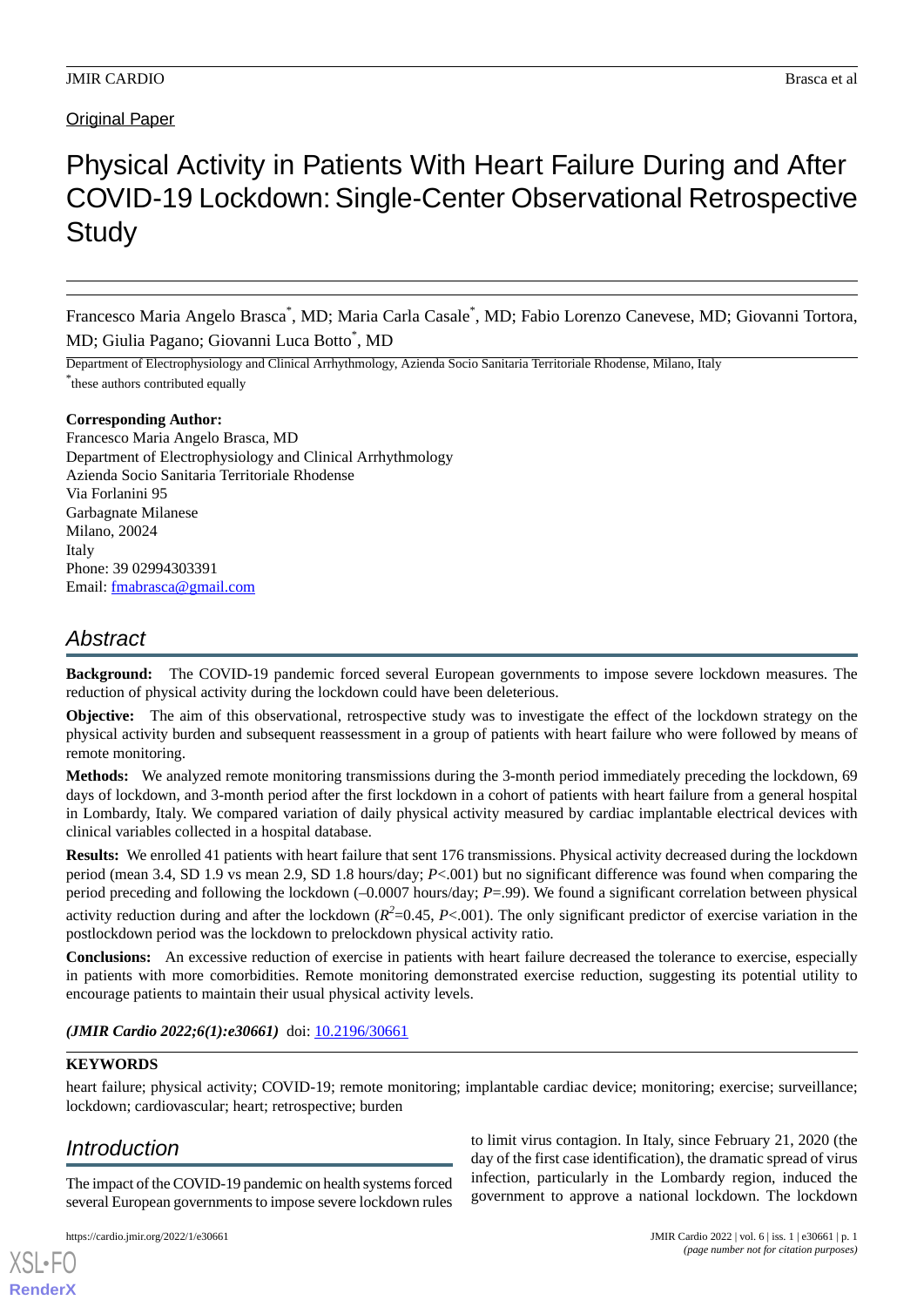condition forbids people to travel and to frequent public spaces, except in cases of specific working conditions or for supplying food and essential goods.

Possible deleterious effects associated with these measures include economic slowdown, stop of schooling, and psychological distress [[1\]](#page-5-0). Nevertheless, reducing the occupation of intensive care units is mandatory to limit the number of deaths due to COVID-19 [\[2](#page-5-1)].

In the lockdown period, the number of in-office visits was reduced due to patients' fear of contagion and to guarantee social distancing in the ambulatory waiting rooms.

Remote control is a well-defined follow-up system that expert consensus documents have endorsed as a possible alternative to in-office device control [[3\]](#page-5-2). This technology was implemented in the last few years and became an important resource, even more so during the COVID-19 pandemic when patients were recommended to stay away from hospitals as much as possible  $[4,5]$  $[4,5]$  $[4,5]$  $[4,5]$ .

Substantial information is available from device remote transmissions, including the quantification of patients'physical activity (PA). As the patient moves, a sensor detects body motion and generates a signal proportional to the amplitude and frequency of movement [\[6](#page-5-5)].

Regular training remains a low-appreciated therapy in patients with heart failure (HF) due to medical concern about safety for such patients and poor medical evidence of strong benefits [[7\]](#page-5-6). Moreover, the patient can also be worried about engaging in PA owing to comorbidities, being elderly, and logistic considerations.

Nevertheless, the possible benefits of exercise include the preservation of sympathetic nerve and arterial baroreflex control, and improvement of the transport and utilization of oxygen in the skeletal muscle [\[8](#page-5-7)]. These physiological effects were associated with lower mortality and hospitalization in the HF-ACTION trial [\[9](#page-5-8)], although a subsequent meta-analysis failed to show a mortality benefit [[10\]](#page-5-9).

For these reasons, the reduction of PA during the lockdown could have been deleterious, in particular for patients with HF. It has been shown that a large portion of patients (49%) could fail to recover their usual PA after the lockdown period [[11\]](#page-5-10), and the frailty status of older patients could worsen because of stopping their cardiac rehabilitation [[12\]](#page-5-11).

The aim of this study was to investigate the effect of the lockdown strategy on the PA burden and subsequent reassessment in a group of patients with HF who were followed by means of remote monitoring.

### *Methods*

#### **Study Design**

 $XS$  $\cdot$ FC **[RenderX](http://www.renderx.com/)**

This was a retrospective, single-center, observational investigation on the impact of the lockdown strategy on average daily PA in patients with HF. We enrolled all 454 patients who were implanted with a device (cardiac resynchronization therapy [CRT] or implantable cardioverter defibrillator [ICD]) and were

followed by means of remote monitoring in our center, located in the Milan area, Lombardy region, Italy.

We excluded 190 patients who had no history of HF. We only included devices implemented with the Cardiac Compass (Medtronic Inc) software, due to differences in the diagnostic tools for estimating PA by devices from other manufacturers. Thus, we analyzed the data from the remaining 112 patients.

Patients whose remote monitoring period started after December 8, 2019, were excluded (n=44), as well as those who stopped remote monitoring within 3 months after the end of lockdown for a nonclinical reason (n=21). We also excluded patients with very low PA in the 3 months before lockdown, arbitrarily defined as less than 0.5 hours/day, because of the supposed negligible effect of the limitation introduced by government measures (n=6).

We analyzed the average daily PA in patients with HF during a period that included the 3 months immediately preceding the onset of the lockdown (from December 8, 2019, to March 8, 2020), the 69 days of lockdown (March 8 to May 18, 2020), the 3 months after the end of lockdown (May 19 to August 18, 2020), and the same period in 2019 (May 19 to August 18, 2019).

#### **Ethical Considerations**

This is a retrospective analysis of data collected by previously implanted device. Before device implantation, every patient had a meeting with a medical doctor and signed a specific consent for device implantation and anonymized data collection for research purposes.

#### **Data Collection**

We collected demographics for all patients. Echocardiographic data were obtained from the hospital database. Clinical data such as hypertension, diabetes, atrial fibrillation (AF), and ischemic cardiac disease were collected from our database of hospital discharges, in-office visits, and emergency department accesses. The last blood examination available was considered if more recent than 6 months.

#### **Measures**

According to our follow-up protocol for remote monitoring, patients had scheduled periodical device remote transmissions (at least every 3 months) and the devices could send alarm transmissions due to prespecified alarm conditions. Alarms were delivered for any electrical malfunction, AF episodes lasting more than 6 hours, a high ventricular rate during AF (>90 beats per minute for >6 hours in a day), OptiVol index (Medtronic Inc) >60  $\Omega$ , ventricular arrhythmias activating device therapies, or reduction of the percentage of biventricular pacing  $(<,90\%)$ .

Information available in remote transmissions include, behind PA: arrhythmias, average heart rate, thoracic impedance, and daily heart rate variability. These data were compared among the four periods of the study.

We considered the variation of PA during the study period as the primary outcome. We also compared baseline characteristics and clinical events to data available by means of remote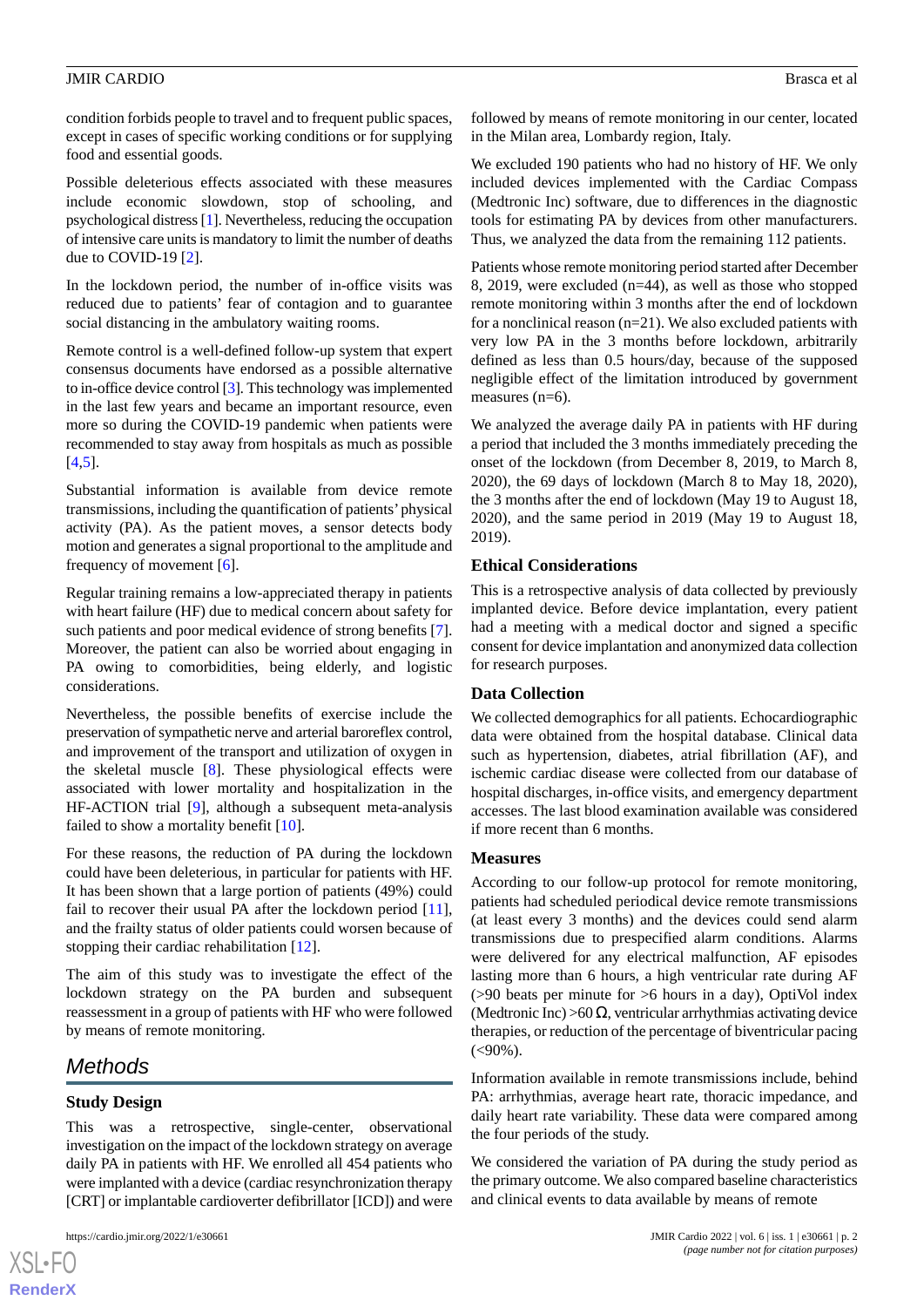transmissions. OptiVol episodes were considered as a surrogate of clinical events; the OptiVol algorithm was elaborated to identify thoracic fluid accumulation in an early phase and to monitor the duration of lower impedance episodes. Indeed, several studies have shown that variation in the content of fluid in the pulmonary vessels and tissues is associated with thoracic impedance changes [\[13](#page-6-0),[14\]](#page-6-1). Yu et al [[15\]](#page-6-2) demonstrated that during HF episodes, there is a relationship between pulmonary wedge pressure increase and the intrathoracic impedance.

#### **Statistical Analysis**

Statistical analysis was performed using SPSS PASW Statistics 18 software. The Student *t* test or Mann-Whitney *U* test was used to compare continuous variables, whereas the Fisher exact test and Pearson  $\chi^2$  were used to compare categorical variables.

To assess independent predictors of PA modification, a multivariable logistic regression was performed. Statistical significance was set at the  $\alpha = .05$  level.

## *Results*

We enrolled 47 patients with HF; 6 (13%) patients were excluded because their daily activity was inferior to 0.5 hours/day before the lockdown period. Therefore, the study population included 41 patients with HF, 6 (15%) of whom were women. Ischemic etiology was present in 16 (39%) patients. In 17 (42%) patients, the device implanted was a CRT, whereas the remaining 24 (59%) patients had a single- or double-chamber ICD.

Every patient sent scheduled transmissions with data encompassing the whole study period; the overall number of transmissions was 176, including 61 (34.7%) alarm transmissions received during the study period.

<span id="page-2-0"></span>During the lockdown period, the mean variation in daily PA compared with that in the prelockdown period was –16.6%

(*P*<.001). The mean daily PA decreased during the lockdown period (mean 3.4, SD 1.9 vs mean 2.9, SD 1.8 hours/day; *P*<.001) and then increased to a mean daily activity of 3.4 (SD 2.0) hours/day (*P*<.001 vs lockdown period). As shown in [Figure](#page-2-0) [1,](#page-2-0) the average daily PA was not different before and after the lockdown period (–0.0007 hours/day; *P*=.99). Furthermore, PA postlockdown was not different to that in the same period of the previous year (mean 3.4, SD 2.0 vs mean 3.5, SD 2.0 hours/day; *P*=.40)

The baseline features of the population are summarized in [Table](#page-3-0) [1.](#page-3-0)

No patient died during the study; two patients were admitted to hospital, both for noncardiovascular reasons and one of them for COVID-19.

The number of OptiVol episodes (OptiVol value >60  $\Omega$ ) did not change significantly before, during, and after the lockdown period (9 vs 5 vs 5; *P*=.66). There was also no significant difference in the number of days with an OptiVol value >60  $\Omega$ among the three study periods (mean 5.7, SD 14.2 vs mean 5.1, SD 14.2 vs mean 3.3, SD 14.3 days, respectively; *P*=.44).

In the 3 months after the lockdown period, no significant difference was found in the number of nonsustained ventricular tachycardia (VT) episodes (20 vs 33 vs 42, respectively; *P*=.19). Similarly, no difference was found regarding the burden of atrial arrhythmias, when available: 8 days with at least 6 minutes of atrial arrhythmias in the period preceding the lockdown, 7 days during the lockdown, and 5 days in the period after lockdown (*P*=.12). Average heart rate also remained similar during the study (61 vs 60 vs 59 beats/minute, respectively; *P*=.97).

A significant correlation between the variation in daily exercise during the lockdown and the postlockdown period was found by means of linear regression analysis  $(R^2=0.45; P<.001)$ , as shown in [Figure 2.](#page-3-1)

**Figure 1.** Daily physical activity amount in the three study periods. ns: not significant.



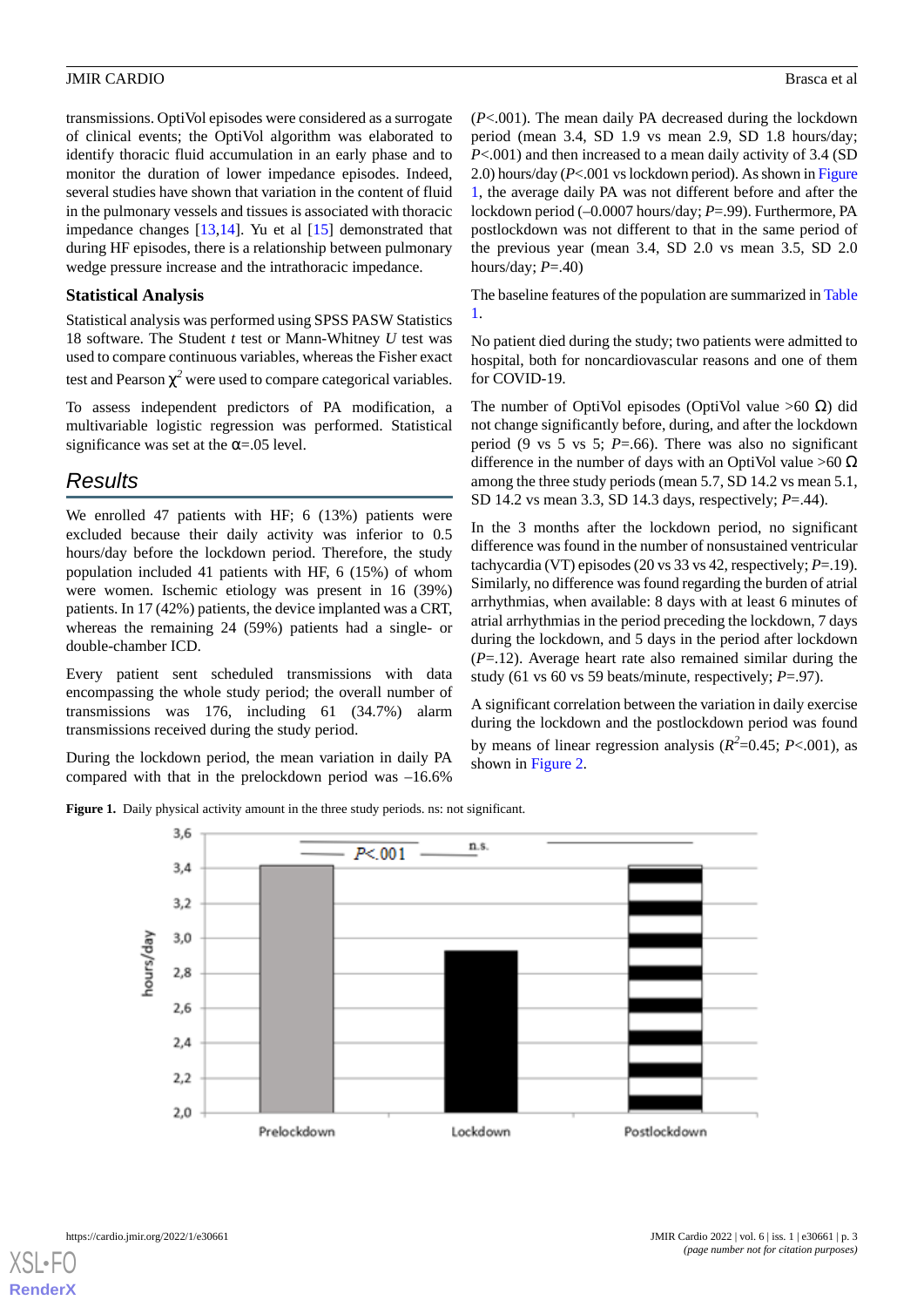<span id="page-3-0"></span>

|                                       | $\sim$ 1 1                   |                      |                                                         |         |         |
|---------------------------------------|------------------------------|----------------------|---------------------------------------------------------|---------|---------|
| Characteristic                        | All participants<br>$(N=41)$ | $(\%)$ , mean $(SD)$ | Physical activity variation during lockdown Correlation |         | P value |
| Gender (female), n (%)                | 6(15)                        | $-25(28)$            | $-12(22)$                                               | a       | .37     |
| Hypertension, $n$ $(\%)$              | 15 (37%)                     | $-26(24)$            | $-6(20)$                                                |         | .03     |
| Diabetes mellitus, $n$ $(\%)$         | 7(17)                        | $-25(9)$             | $-14(25)$                                               |         | .06     |
| History of atrial fibrillation, n (%) | 12(29)                       | $-18(25)$            | $-12(23)$                                               |         | .52     |
| Ischemic etiology, $n$ $(\%)$         | 16(39)                       | $-10(20)$            | $-18(27)$                                               |         | .32     |
| Type of device $(CRT^b)$ , n $(\%)$   | 17(42)                       | $-14(20)$            | $-17(23)$                                               |         | .70     |
| Serum creatinine (mg/dL), mean (SD)   | 1.12(0.3)                    |                      |                                                         | 0.06    | .77     |
| Hemoglobin $(g/dL)$ , mean $(SD)$     | 13.8(1.8)                    |                      |                                                         | 0.03    | .13     |
| $LVEFc$ (%), mean (SD)                | 39(12)                       |                      |                                                         | 0.02    | .90     |
| Age (years), mean (SD)                | 69.8 (12.6)                  |                      |                                                         | $-0.06$ | .73     |

<sup>a</sup>Not applicable.

<span id="page-3-1"></span><sup>b</sup>CRT: cardiac resynchronization therapy.

<sup>c</sup>LVEF: left ventricular ejection fraction.

**Figure 2.** Correlation between relative variation in physical activity during the lockdown and postlockdown periods.



The study population was then separated in two groups: group A included all patients that showed daily activity variation above the average value  $(-0.7\%)$  after the lockdown compared to the baseline and group B included those with a variation lower than the average.

As shown in [Table 2,](#page-4-0) the patients in group B (24/41, 59%) had a higher prevalence of hypertension, history of atrial fibrillation, and a lower hemoglobin level compared with those of patients in group A. In addition, the reduction of PA during the lockdown period was significantly greater in group B than that in group

A patients (mean –24.4%, SD 17.1% vs mean –3.2%, SD 21.0%; *P*=.001).

Patients in group B had a higher number of alarm transmissions compared with that of patients in group A (mean 3.4, SD 1.0 vs mean 2.5, SD 0.6; *P*=.05) due to VT, atrial arrhythmias, or OptiVol episodes; no specific alarm trigger defined a clear difference in the two main groups.

The only significant predictor of PA variation in the postlockdown period was the lockdown to prelockdown PA ratio (odds ratio 2.26, 95% CI 1.0-5.22; *P*=.05).

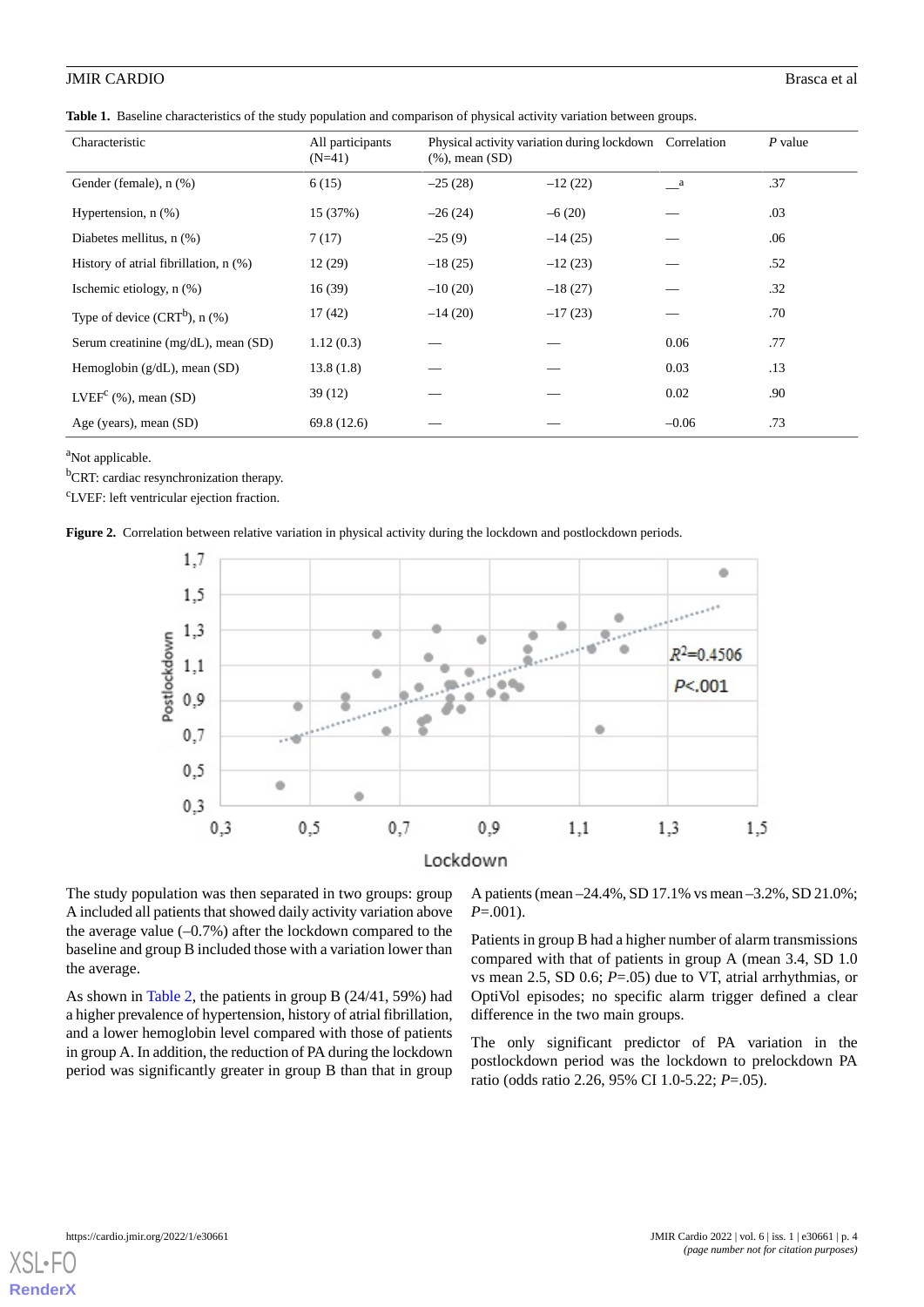<span id="page-4-0"></span>**Table 2.** Comparison between patients with reduced and fully recovered physical activity after the lockdown.

| Characteristic                        | Physical activity recovered $(n=17)$ | Physical activity reduced $(n=24)$ | $P$ value |
|---------------------------------------|--------------------------------------|------------------------------------|-----------|
| Age (years), mean (SD)                | 65.7(14.4)                           | 73.7(14.5)                         | .08       |
| Gender (female), n (%)                | 1(6)                                 | 5(201)                             | .18       |
| Hypertension, $n$ $(\%)$              | 3(18)                                | 12(50)                             | .03       |
| Diabetes mellitus, $n$ $(\%)$         | 1(6)                                 | 6(33)                              | .08       |
| History of atrial fibrillation, n (%) | 2(12)                                | 10(42)                             | .04       |
| Ischemic etiology, $n$ $(\%)$         | 6(35)                                | 10(42)                             | .68       |
| $LVEFa$ (%), mean (SD)                | 37(15)                               | 42(7)                              | .26       |
| Serum creatinine (mg/dL), mean (SD)   | 1.19(0.3)                            | 1.04(0.3)                          | .20       |
| Hemoglobin $(g/dL)$ , mean $(SD)$     | 14.7(1.5)                            | 12.9(1.7)                          | .01       |
| Type of device $(CRT^b)$ , n $(\%)$   | 10(59)                               | 7(29)                              | .06       |

<sup>a</sup>LVEF: left ventricular ejection fraction.

<sup>b</sup>CRT: cardiac resynchronization therapy.

### *Discussion*

This study investigated the effect of the COVID-19 lockdown on PA in patients with HF, focusing both on the lockdown period and on the postlockdown period. Similar studies had limited the comparison between prelockdown and lockdown periods [[7\]](#page-5-6) or included unselected patients [[8\]](#page-5-7), whereas information on postlockdown changes in patients with HF are lacking.

The main findings of this study are that the mean level of exercise in the period before the lockdown was recovered after the lockdown period, but the reduction in PA in the postlockdown period compared to the prelockdown period is a function of the entity of the PA reduction during the lockdown period.

These findings are partially in agreement with those reported by Cunha et al [[11\]](#page-5-10), showing difficult PA recovery in patients with low basal PA; however, they used a shorter study period and did not consider PA reduction during lockdown as a possible predictor of PA recovery failure.

As expected, in our study, the average daily PA decreased during the lockdown period, in line with previous reports [\[9](#page-5-8),[10\]](#page-5-9). PA then recovered, increasing to the same level as found in the prelockdown period. In a similar study, Bertagnin et al [\[16](#page-6-3)] performed a week-to-week analysis including 211 patients, and found that PA decreased (–25.9%, *P*<.001) during the prelockdown period. Of note, patients' perceptions about PA showed a very low correlation with remote monitoring–assessed PA levels (*R 2* =0.035, *P*=.04) [[16\]](#page-6-3).

Reduction of exercise and delay in medical visits during the holidays were suggested as some of the possible causes of the higher incidence of increased HF admission after the holidays [[17\]](#page-6-4). According to this observation, in our study, the postlockdown period was also compared with the same period of the previous year. The mean PA was similar and no difference in hospitalization or death was found; however, the study is

[XSL](http://www.w3.org/Style/XSL)•FO **[RenderX](http://www.renderx.com/)**

underpowered to state any definitive conclusion on such clinical outcomes.

The relationship between the level of PA and HF outcomes is controversial. Patel et al [\[18](#page-6-5)] showed that higher PA levels were associated with a lower frequency of HF episodes. Moreover, a reduction of daily PA has been associated with HF worsening and higher mortality in other studies [[19,](#page-6-6)[20](#page-6-7)]. Overall, exercise was shown to be a possible predictor of HF morbidity and mortality. In this study, patients with stable PA and those with reduced average daily activity did not show any significant differences in the number and duration of OptiVol episodes. However, the larger the reduction of PA during the lockdown period, the higher the number of alarm episodes, suggesting a negative effect of PA reduction, independent of the activation of a specific alarm. Unfortunately, this study was underpowered to investigate this issue.

Factors such as hypertension, anemia, and diabetes were significantly associated with a worse exercise recovery after the lockdown period. This could suggest that patients with more risk factors should be strictly monitored to endorse their PA recovery, because PA is an important step in lifestyle change for these patients.

We acknowledge that the study enrolled a very selected group of patients to carefully investigate a specific feature (ie, PA) in the three considered periods. Thus, results requiring larger samples to be demonstrated could not be found, as in the case of ventricular arrhythmias whose highest incidence was a mean of 0.09 (SD 1.2) episodes per patient per week in a previous study on the COVID-19 pandemic and remote monitoring [[21\]](#page-6-8).

All patients enrolled in this study were followed by means of a specific software made by a single manufacturer. Other devices have the capability to estimate PA; however, we focused on a single tool of remote monitoring to minimize diagnostic differences between different software types.

Both CRT and ICD patients were enrolled. These two groups of patients could have different perspectives, because a larger clinical benefit should be expected in CRT patients by the device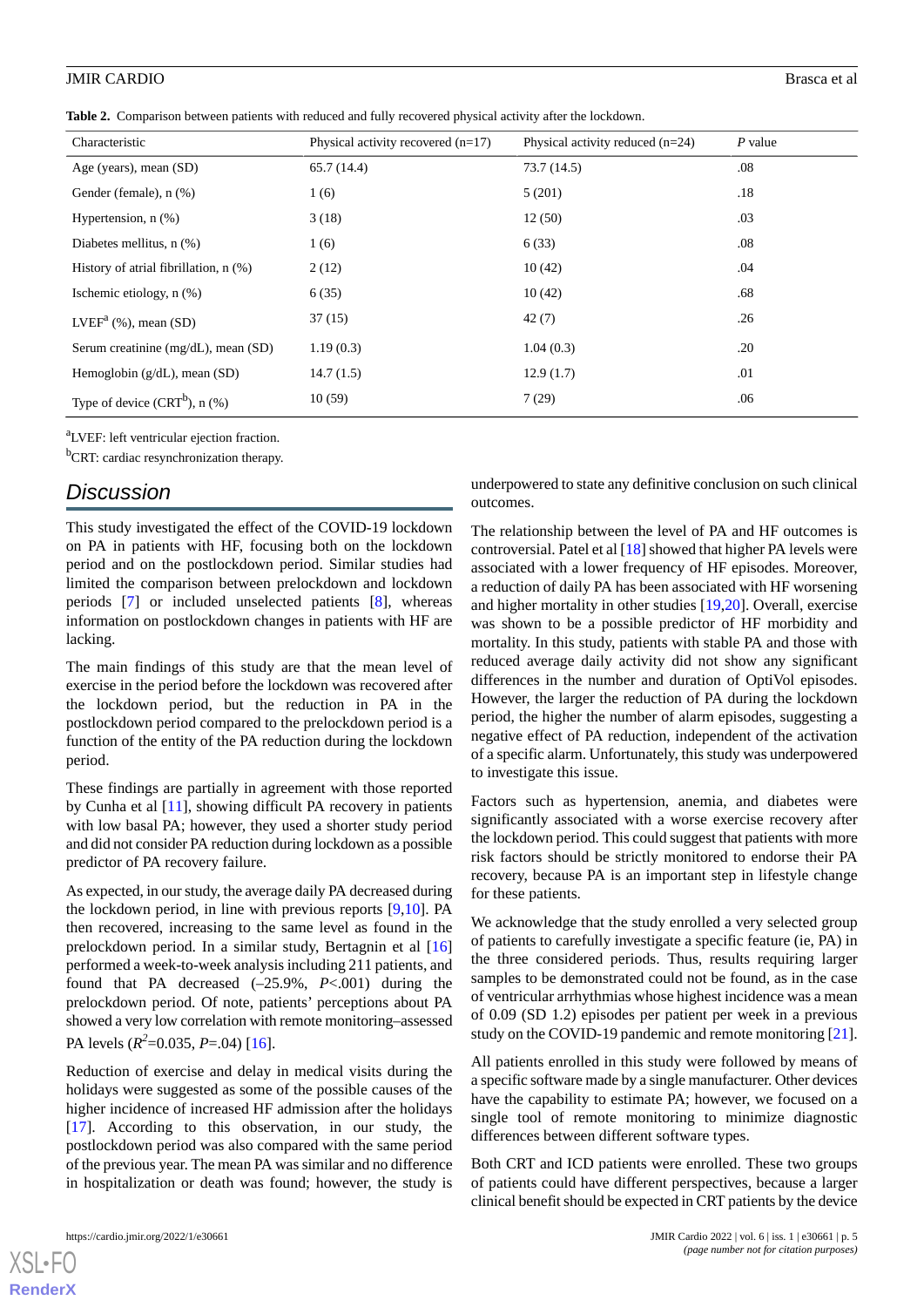itself [\[22](#page-6-9)]. Nevertheless, in the setting of this study that evaluated mainly PA in a limited period, the CRT per se should not be expected to have a significant role in that regard; the daily exercise level was indeed unchanged in the postlockdown period compared with that for the same period in the previous year.

In addition, the effect of COVID-19 infection was not assessed due to clinical and diagnostic limitations. The former depends on the low number of patients included in the study and, in particular, of patients with symptoms due to ascertained COVID infection; nevertheless, the low number of patients infected and the absence of death due to COVID-19 is a positive result in this high-risk population. The latter depends on the diagnostic strategy implemented in Italy during the first months of the pandemic that excluded asymptomatic patients from COVID-19 diagnostic research. Thus, the population could include patients who were infected, although the role of infection in the modification of exercise attitude and tolerance could not be evaluated.

In conclusion, an excessive reduction of PA due to lockdown measures in patients with HF decreased the tolerance to exercise, whose consequences should be investigated in larger studies. Patients with a higher prevalence of comorbidities appear to be at higher risk to fail in achieving full recovery of the basal PA level.

Implementation of a remote monitoring strategy could help patients with HF maintain an adequate level of PA in a critical period.

#### **Acknowledgments**

The authors wish to express their sincere thanks to the nurses and entire staff working at the Telemedicine Service of Department of Electrophysiology and Clinical Arrhythmology, Azienda Socio Sanitaria Territoriale Rhodense, Milan, Italy.

#### **Conflicts of Interest**

<span id="page-5-0"></span>None declared.

#### **References**

- <span id="page-5-2"></span><span id="page-5-1"></span>1. Brooks SK, Webster RK, Smith LE, Woodland L, Wessely S, Greenberg N, et al. The psychological impact of quarantine and how to reduce it: rapid review of the evidence. Lancet 2020 Mar 14;395(10227):912-920 [\[FREE Full text](http://europepmc.org/abstract/MED/32112714)] [doi: [10.1016/S0140-6736\(20\)30460-8\]](http://dx.doi.org/10.1016/S0140-6736(20)30460-8) [Medline: [32112714](http://www.ncbi.nlm.nih.gov/entrez/query.fcgi?cmd=Retrieve&db=PubMed&list_uids=32112714&dopt=Abstract)]
- 2. The Lancet. COVID-19: too little, too late? Lancet 2020 Mar 07;395(10226):755 [\[FREE Full text\]](http://europepmc.org/abstract/MED/32145772) [doi: [10.1016/S0140-6736\(20\)30522-5\]](http://dx.doi.org/10.1016/S0140-6736(20)30522-5) [Medline: [32145772](http://www.ncbi.nlm.nih.gov/entrez/query.fcgi?cmd=Retrieve&db=PubMed&list_uids=32145772&dopt=Abstract)]
- <span id="page-5-3"></span>3. Slotwiner D, Varma N, Akar JG, Annas G, Beardsall M, Fogel RI, et al. HRS Expert Consensus Statement on remote interrogation and monitoring for cardiovascular implantable electronic devices. Heart Rhythm 2015 Jul;12(7):e69-e100. [doi: [10.1016/j.hrthm.2015.05.008\]](http://dx.doi.org/10.1016/j.hrthm.2015.05.008) [Medline: [25981148\]](http://www.ncbi.nlm.nih.gov/entrez/query.fcgi?cmd=Retrieve&db=PubMed&list_uids=25981148&dopt=Abstract)
- <span id="page-5-4"></span>4. Maines M, Palmisano P, Del Greco M, Melissano D, De Bonis S, Baccillieri S, et al. Impact of COVID-19 pandemic on remote monitoring of cardiac implantable electronic devices in Italy: results of a survey promoted by AIAC (Italian Association of Arrhythmology and Cardiac Pacing). J Clin Med 2021 Sep 10;10(18):4086 [[FREE Full text](https://www.mdpi.com/resolver?pii=jcm10184086)] [doi: [10.3390/jcm10184086\]](http://dx.doi.org/10.3390/jcm10184086) [Medline: [34575197\]](http://www.ncbi.nlm.nih.gov/entrez/query.fcgi?cmd=Retrieve&db=PubMed&list_uids=34575197&dopt=Abstract)
- <span id="page-5-6"></span><span id="page-5-5"></span>5. Simovic S, Providencia R, Barra S, Kircanski B, Guerra JM, Conte G, et al. The use of remote monitoring of cardiac implantable devices during the COVID-19 pandemic: an EHRA physician survey. Europace 2021 Aug 19:euab215 [\[FREE](http://europepmc.org/abstract/MED/34410364) [Full text\]](http://europepmc.org/abstract/MED/34410364) [doi: [10.1093/europace/euab215](http://dx.doi.org/10.1093/europace/euab215)] [Medline: [34410364](http://www.ncbi.nlm.nih.gov/entrez/query.fcgi?cmd=Retrieve&db=PubMed&list_uids=34410364&dopt=Abstract)]
- <span id="page-5-7"></span>6. Kaszala K, Ellenbogen KA. Device sensing: sensors and algorithms for pacemakers and implantable cardioverter defibrillators. Circulation 2010 Sep 28;122(13):1328-1340. [doi: [10.1161/circulationaha.109.919704\]](http://dx.doi.org/10.1161/circulationaha.109.919704) [Medline: [20876446\]](http://www.ncbi.nlm.nih.gov/entrez/query.fcgi?cmd=Retrieve&db=PubMed&list_uids=20876446&dopt=Abstract)
- <span id="page-5-8"></span>7. Cattadori G, Segurini C, Picozzi A, Padeletti L, Anzà C. Exercise and heart failure: an update. ESC Heart Fail 2018 Apr 13;5(2):222-232. [doi: [10.1002/ehf2.12225](http://dx.doi.org/10.1002/ehf2.12225)] [Medline: [29235244\]](http://www.ncbi.nlm.nih.gov/entrez/query.fcgi?cmd=Retrieve&db=PubMed&list_uids=29235244&dopt=Abstract)
- <span id="page-5-9"></span>8. Esposito F, Reese V, Shabetai R, Wagner PD, Richardson RS. Isolated quadriceps training increases maximal exercise capacity in chronic heart failure: the role of skeletal muscle convective and diffusive oxygen transport. J Am Coll Cardiol 2011 Sep 20;58(13):1353-1362 [[FREE Full text](https://linkinghub.elsevier.com/retrieve/pii/S0735-1097(11)02423-5)] [doi: [10.1016/j.jacc.2011.06.025\]](http://dx.doi.org/10.1016/j.jacc.2011.06.025) [Medline: [21920265](http://www.ncbi.nlm.nih.gov/entrez/query.fcgi?cmd=Retrieve&db=PubMed&list_uids=21920265&dopt=Abstract)]
- <span id="page-5-10"></span>9. O'Connor CM, Whellan DJ, Lee KL, Keteyian SJ, Cooper LS, Ellis SJ, HF-ACTION Investigators. Efficacy and safety of exercise training in patients with chronic heart failure: HF-ACTION randomized controlled trial. JAMA 2009 Apr 08;301(14):1439-1450 [[FREE Full text](http://europepmc.org/abstract/MED/19351941)] [doi: [10.1001/jama.2009.454](http://dx.doi.org/10.1001/jama.2009.454)] [Medline: [19351941](http://www.ncbi.nlm.nih.gov/entrez/query.fcgi?cmd=Retrieve&db=PubMed&list_uids=19351941&dopt=Abstract)]
- <span id="page-5-11"></span>10. Sagar VA, Davies EJ, Briscoe S, Coats AJS, Dalal HM, Lough F, et al. Exercise-based rehabilitation for heart failure: systematic review and meta-analysis. Open Heart 2015;2(1):e000163 [\[FREE Full text\]](https://openheart.bmj.com/lookup/pmidlookup?view=long&pmid=25685361) [doi: [10.1136/openhrt-2014-000163\]](http://dx.doi.org/10.1136/openhrt-2014-000163) [Medline: [25685361](http://www.ncbi.nlm.nih.gov/entrez/query.fcgi?cmd=Retrieve&db=PubMed&list_uids=25685361&dopt=Abstract)]
- 11. Cunha PS, Laranjo S, Lourenço A, Rodrigues L, Cardoso I, Portugal G, et al. Lockdown measures for COVID-19 outbreak and variation in physical activity in patients with heart failure and cardiac implantable devices. Int J Cardiol Heart Vasc 2021 Dec;37:100906 [\[FREE Full text\]](https://linkinghub.elsevier.com/retrieve/pii/S2352-9067(21)00194-9) [doi: [10.1016/j.ijcha.2021.100906](http://dx.doi.org/10.1016/j.ijcha.2021.100906)] [Medline: [34725644\]](http://www.ncbi.nlm.nih.gov/entrez/query.fcgi?cmd=Retrieve&db=PubMed&list_uids=34725644&dopt=Abstract)
- 12. Kato M, Ono S, Seko H, Tsukamoto T, Kurita Y, Kubo A, et al. Trajectories of frailty, physical function, and physical activity levels in elderly patients with heart failure: impacts of interruption and resumption of outpatient cardiac rehabilitation

[XSL](http://www.w3.org/Style/XSL)•FO **[RenderX](http://www.renderx.com/)**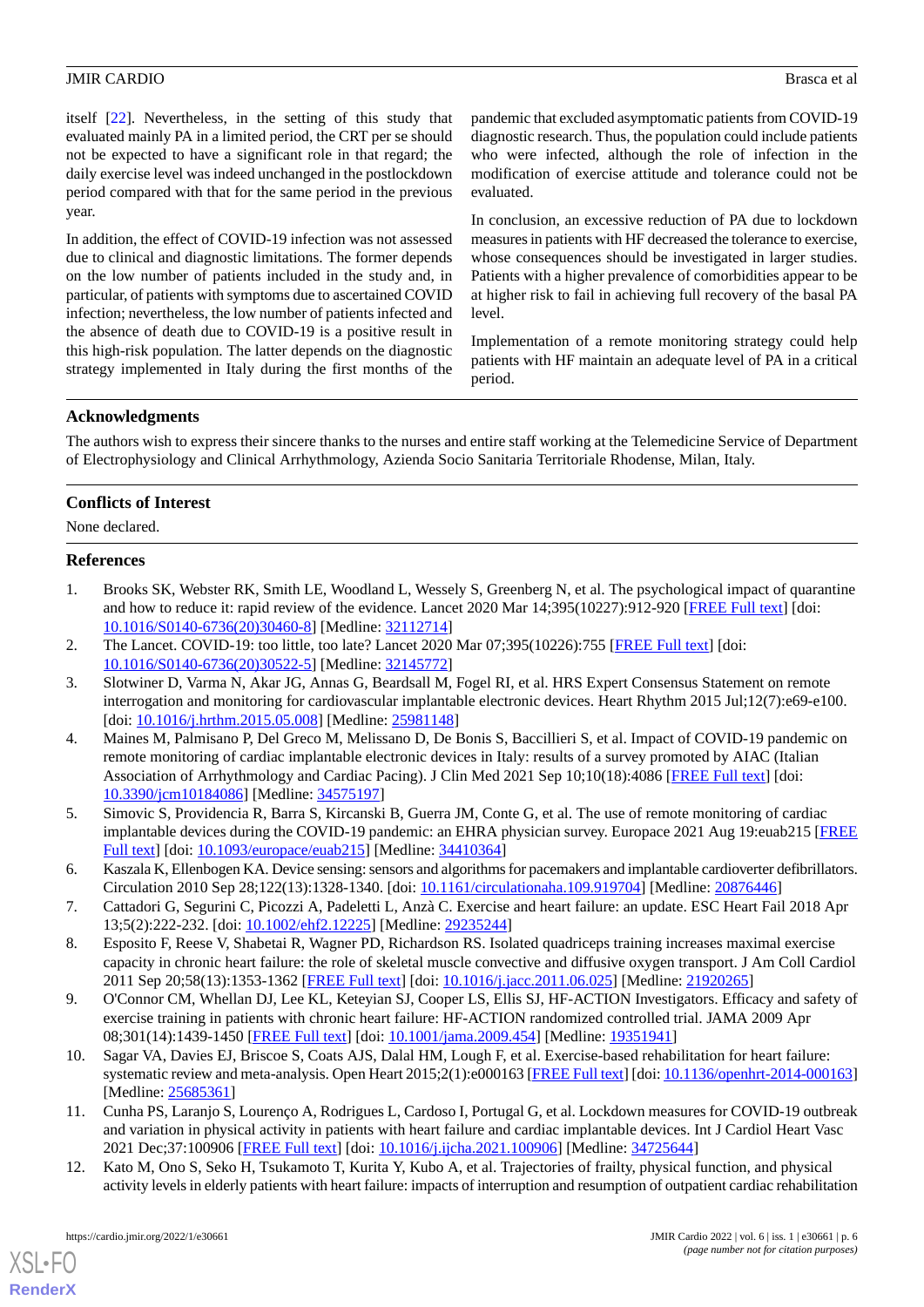due to COVID-19. Int J Rehabil Res 2021 Sep 01;44(3):200-204 [\[FREE Full text\]](http://europepmc.org/abstract/MED/34034289) [doi: 10.1097/MRR.00000000000000473] [Medline: [34034289](http://www.ncbi.nlm.nih.gov/entrez/query.fcgi?cmd=Retrieve&db=PubMed&list_uids=34034289&dopt=Abstract)]

- <span id="page-6-0"></span>13. Luepker RV, Michael JR, Warbasse JR. Transthoracic electrical impedance; quantitative evaluation of a non-invasive measure of thoracic fluid volume. Am Heart J 1973 Jan;85(1):83-93. [doi: [10.1016/0002-8703\(73\)90529-2](http://dx.doi.org/10.1016/0002-8703(73)90529-2)] [Medline: [4734144\]](http://www.ncbi.nlm.nih.gov/entrez/query.fcgi?cmd=Retrieve&db=PubMed&list_uids=4734144&dopt=Abstract)
- <span id="page-6-1"></span>14. Wang L, Lahtinen S, Lentz L, Rakow N, Kaszas C, Ruetz L, et al. Feasibility of using an implantable system to measure thoracic congestion in an ambulatory chronic heart failure canine model. Pacing Clin Electrophysiol 2005 May;28(5):404-411. [doi: [10.1111/j.1540-8159.2005.40009.x](http://dx.doi.org/10.1111/j.1540-8159.2005.40009.x)] [Medline: [15869672](http://www.ncbi.nlm.nih.gov/entrez/query.fcgi?cmd=Retrieve&db=PubMed&list_uids=15869672&dopt=Abstract)]
- <span id="page-6-3"></span><span id="page-6-2"></span>15. Yu C, Wang L, Chau E, Chan RH, Kong S, Tang M, et al. Intrathoracic impedance monitoring in patients with heart failure: correlation with fluid status and feasibility of early warning preceding hospitalization. Circulation 2005 Aug 09;112(6):841-848. [doi: [10.1161/CIRCULATIONAHA.104.492207\]](http://dx.doi.org/10.1161/CIRCULATIONAHA.104.492207) [Medline: [16061743\]](http://www.ncbi.nlm.nih.gov/entrez/query.fcgi?cmd=Retrieve&db=PubMed&list_uids=16061743&dopt=Abstract)
- <span id="page-6-4"></span>16. Bertagnin E, Greco A, Bottaro G, Zappulla P, Romanazzi I, Russo MD, et al. Remote monitoring for heart failure management during COVID-19 pandemic. Int J Cardiol Heart Vasc 2021 Feb;32:100724 [[FREE Full text\]](https://linkinghub.elsevier.com/retrieve/pii/S2352-9067(21)00012-9) [doi: [10.1016/j.ijcha.2021.100724\]](http://dx.doi.org/10.1016/j.ijcha.2021.100724) [Medline: [33532544](http://www.ncbi.nlm.nih.gov/entrez/query.fcgi?cmd=Retrieve&db=PubMed&list_uids=33532544&dopt=Abstract)]
- <span id="page-6-5"></span>17. Shah M, Bhalla V, Patnaik S, Maludum O, Lu M, Figueredo VM. Heart failure and the holidays. Clin Res Cardiol 2016 Oct;105(10):865-872. [doi: [10.1007/s00392-016-0995-8](http://dx.doi.org/10.1007/s00392-016-0995-8)] [Medline: [27220854\]](http://www.ncbi.nlm.nih.gov/entrez/query.fcgi?cmd=Retrieve&db=PubMed&list_uids=27220854&dopt=Abstract)
- <span id="page-6-6"></span>18. Patel K, Sui X, Zhang Y, Fonarow GC, Aban IB, Brown CJ, et al. Prevention of heart failure in older adults may require higher levels of physical activity than needed for other cardiovascular events. Int J Cardiol 2013 Oct 03:168(3):1905-1909 [[FREE Full text](http://europepmc.org/abstract/MED/23380700)] [doi: [10.1016/j.ijcard.2012.12.053](http://dx.doi.org/10.1016/j.ijcard.2012.12.053)] [Medline: [23380700](http://www.ncbi.nlm.nih.gov/entrez/query.fcgi?cmd=Retrieve&db=PubMed&list_uids=23380700&dopt=Abstract)]
- <span id="page-6-7"></span>19. Perego GB, Landolina M, Vergara G, Lunati M, Zanotto G, Pappone A, Optivol-CRT Clinical Service Observational Group. Implantable CRT device diagnostics identify patients with increased risk for heart failure hospitalization. J Interv Card Electrophysiol 2008 Dec;23(3):235-242. [doi: [10.1007/s10840-008-9303-5](http://dx.doi.org/10.1007/s10840-008-9303-5)] [Medline: [18810621\]](http://www.ncbi.nlm.nih.gov/entrez/query.fcgi?cmd=Retrieve&db=PubMed&list_uids=18810621&dopt=Abstract)
- <span id="page-6-8"></span>20. Lieback A, Proff J, Wessel K, Fleck E, Götze S. Remote monitoring of heart failure patients using implantable cardiac pacing devices and external sensors: results of the Insight-HF study. Clin Res Cardiol 2012 Feb;101(2):101-107. [doi: [10.1007/s00392-011-0369-1\]](http://dx.doi.org/10.1007/s00392-011-0369-1) [Medline: [21971974](http://www.ncbi.nlm.nih.gov/entrez/query.fcgi?cmd=Retrieve&db=PubMed&list_uids=21971974&dopt=Abstract)]
- <span id="page-6-9"></span>21. Galand V, Hwang E, Gandjbakhch E, Sebag F, Marijon E, Boveda S, et al. Impact of COVID-19 on the incidence of cardiac arrhythmias in implantable cardioverter defibrillator recipients followed by remote monitoring. Arch Cardiovasc Dis 2021 May;114(5):407-414 [\[FREE Full text\]](http://europepmc.org/abstract/MED/34088625) [doi: [10.1016/j.acvd.2021.02.005\]](http://dx.doi.org/10.1016/j.acvd.2021.02.005) [Medline: [34088625\]](http://www.ncbi.nlm.nih.gov/entrez/query.fcgi?cmd=Retrieve&db=PubMed&list_uids=34088625&dopt=Abstract)
- 22. Moss AJ, Hall WJ, Cannom DS, Klein H, Brown MW, Daubert JP, MADIT-CRT Trial Investigators. Cardiac-resynchronization therapy for the prevention of heart-failure events. N Engl J Med 2009 Oct 01;361(14):1329-1338. [doi: [10.1056/NEJMoa0906431\]](http://dx.doi.org/10.1056/NEJMoa0906431) [Medline: [19723701\]](http://www.ncbi.nlm.nih.gov/entrez/query.fcgi?cmd=Retrieve&db=PubMed&list_uids=19723701&dopt=Abstract)

#### **Abbreviations**

**AF:** atrial fibrillation **CRT:** cardiac resynchronization therapy **HF:** heart failure **ICD:** implantable cardioverter defibrillator **PA:** physical activity **VT:** ventricular tachycardia

*Edited by G Eysenbach; submitted 14.06.21; peer-reviewed by H Gandhi, WF Khaw; comments to author 24.11.21; revised version received 03.12.21; accepted 19.12.21; published 19.04.22*

*Please cite as:*

*Brasca FMA, Casale MC, Canevese FL, Tortora G, Pagano G, Botto GL Physical Activity in Patients With Heart Failure During and After COVID-19 Lockdown: Single-Center Observational Retrospective Study JMIR Cardio 2022;6(1):e30661 URL: <https://cardio.jmir.org/2022/1/e30661> doi: [10.2196/30661](http://dx.doi.org/10.2196/30661) PMID: [35103602](http://www.ncbi.nlm.nih.gov/entrez/query.fcgi?cmd=Retrieve&db=PubMed&list_uids=35103602&dopt=Abstract)*

©Francesco Maria Angelo Brasca, Maria Carla Casale, Fabio Lorenzo Canevese, Giovanni Tortora, Giulia Pagano, Giovanni Luca Botto. Originally published in JMIR Cardio (https://cardio.jmir.org), 19.04.2022. This is an open-access article distributed under the terms of the Creative Commons Attribution License (https://creativecommons.org/licenses/by/4.0/), which permits unrestricted use, distribution, and reproduction in any medium, provided the original work, first published in JMIR Cardio, is

[XSL](http://www.w3.org/Style/XSL)•FO **[RenderX](http://www.renderx.com/)**